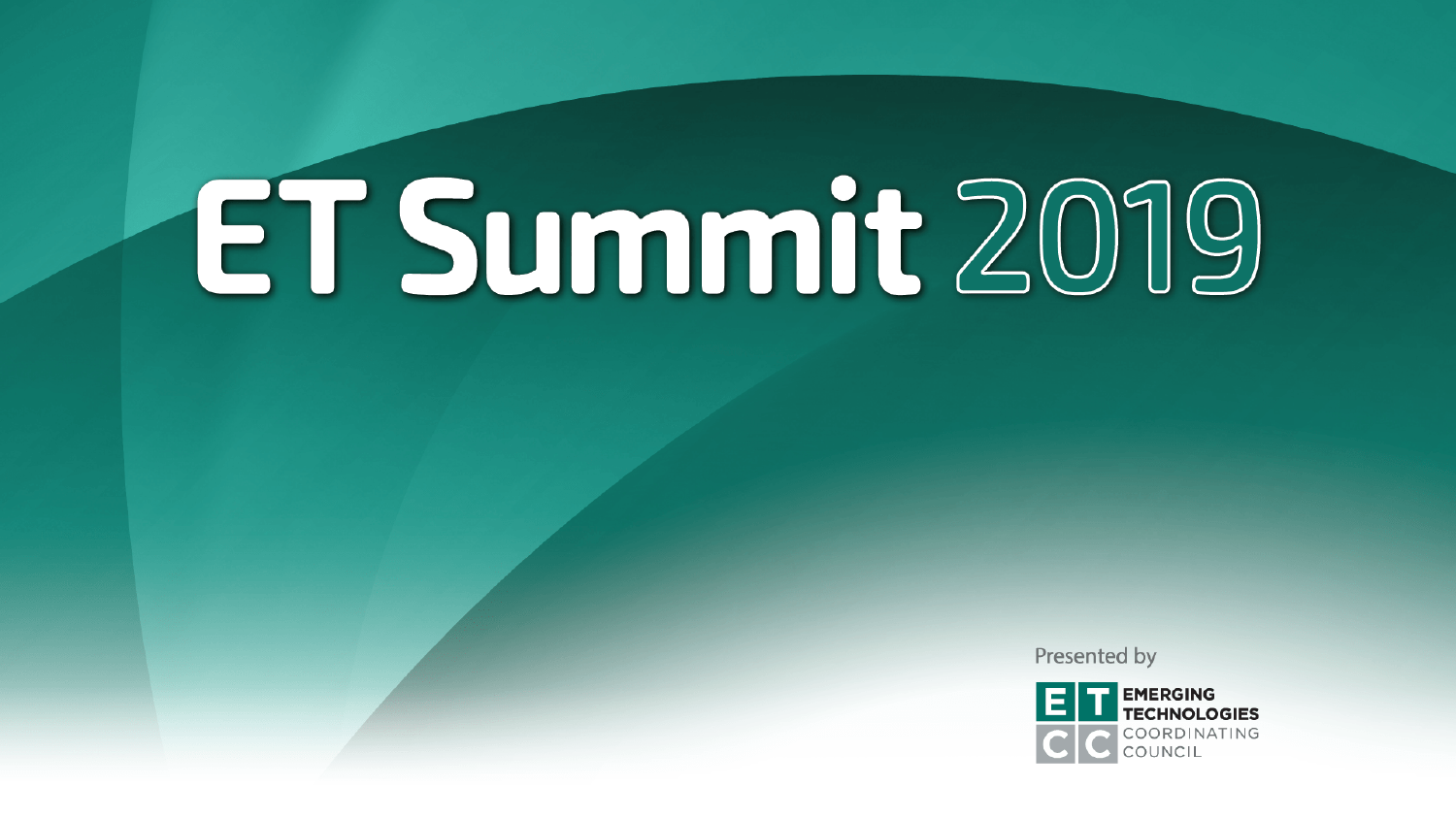## **The Clean Energy Optimization Pilot (CEOP)**

A customer-choice incentive program to reduce behind-the-meter greenhouse gas emissions

David Phillips

Associate Vice President, Energy & Sustainability

University of California, Office of the President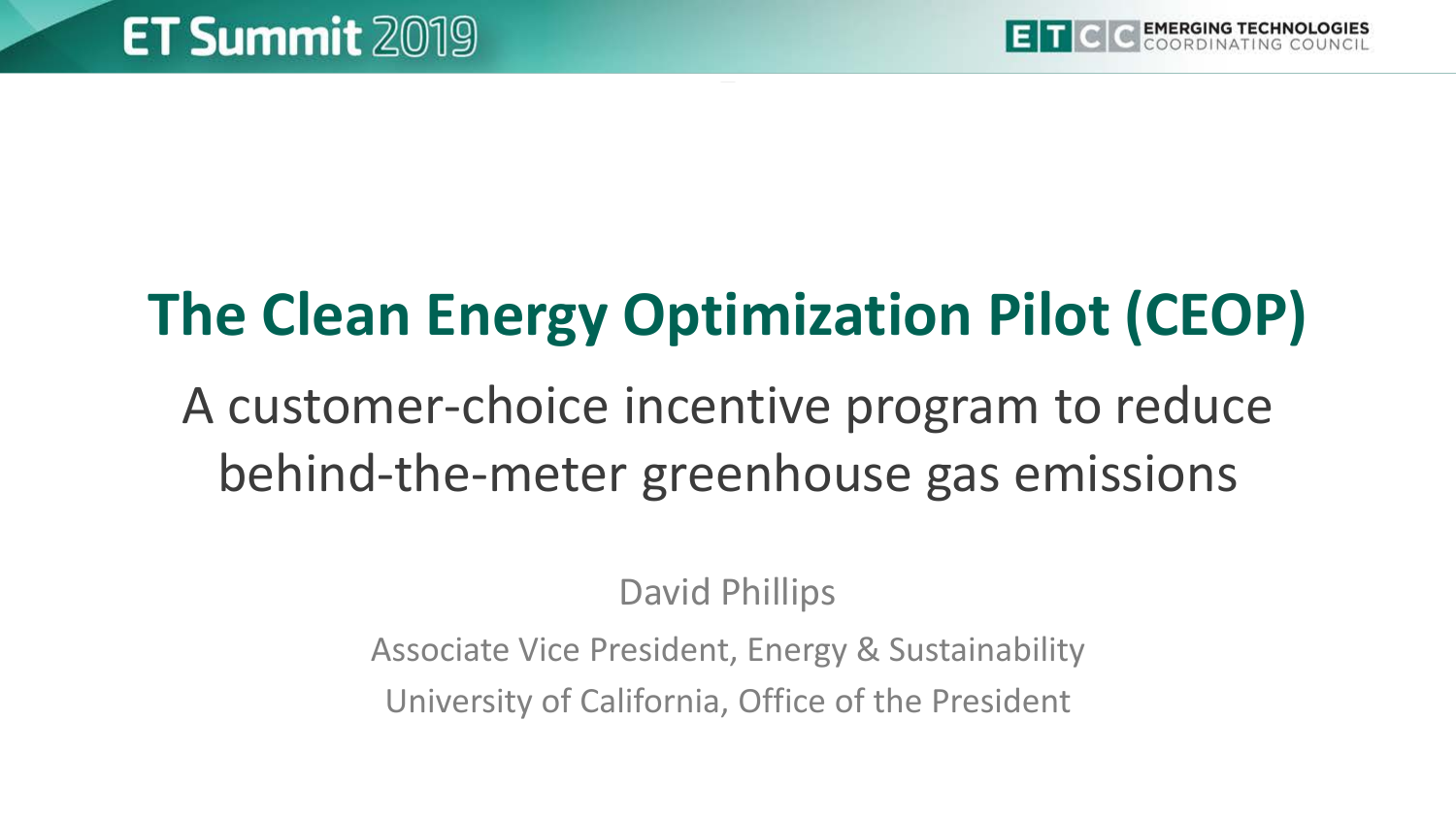#### **Clean Energy Optimization Pilot (CEOP) Partners**

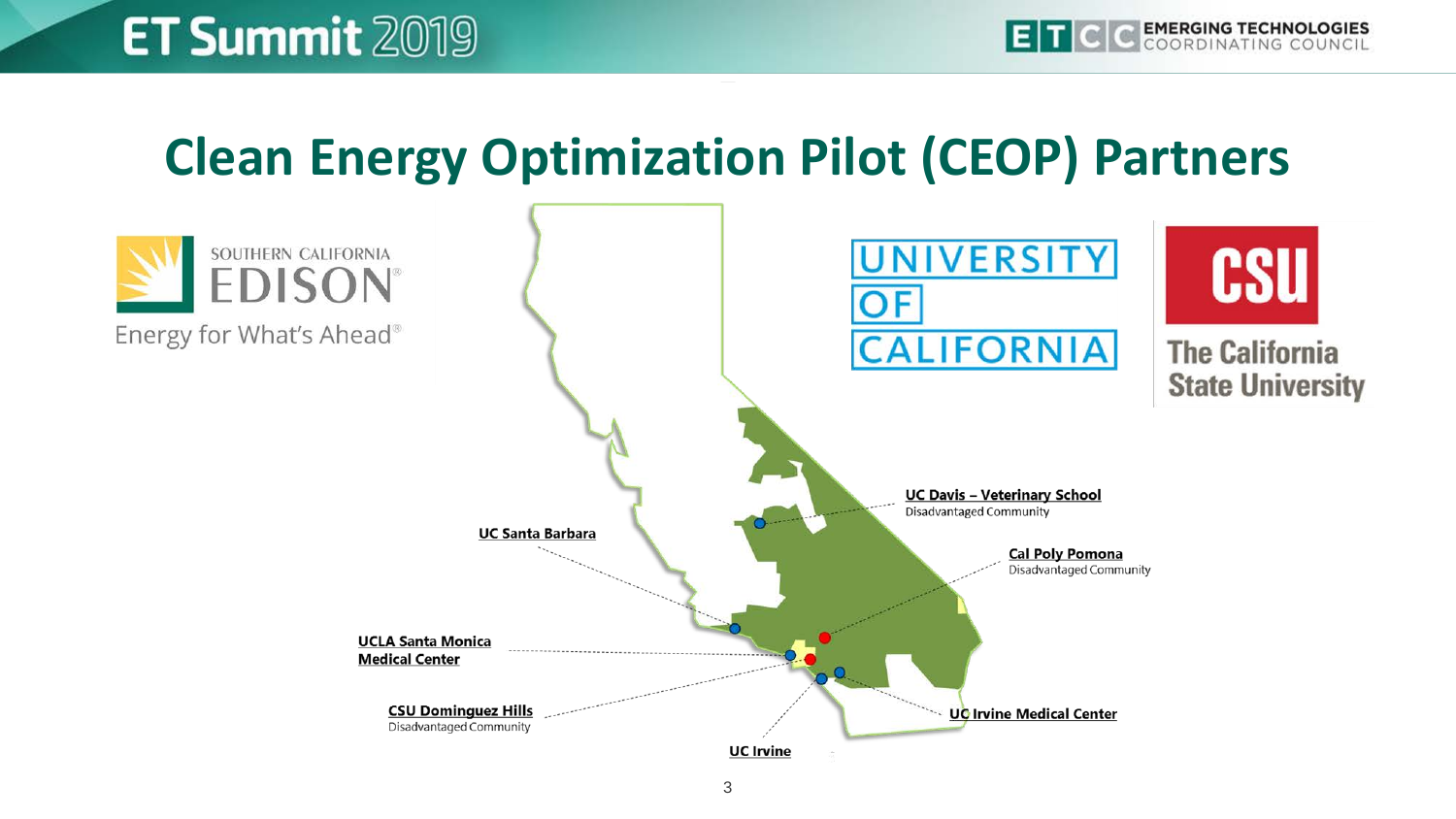#### **CEOP Provides Incentives for Behind-the-meter Actions**



- **Energy Efficiency**
- Central Plant Efficiency
- Electrification
- On-site Renewables
- Smart Growth
- Clean Transportation
- Energy Storage / **Demand Response**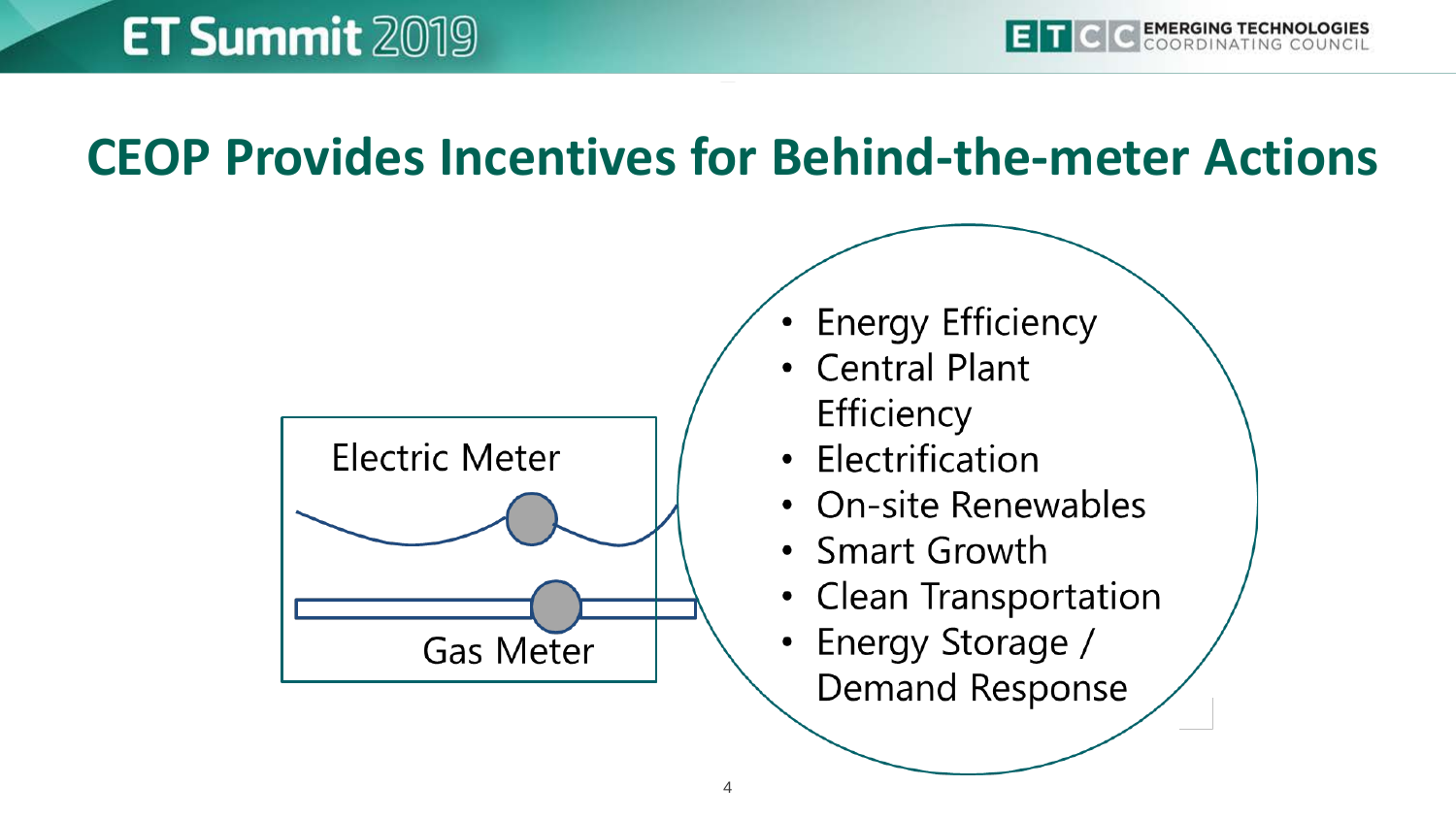#### **How the CEOP Incentive Works**

• **Step 1**: Annual Inputs

**ET Summit 2019** 

- All campus utility-provided electric and natural gas meters
- **Step 2:** Adjustments
	- Electricity used for Transportation
	- Weather and Square Footage
- **Step 3: Convert to GHG**
- **Step 4: Pay Incentives** 
	- Based on: **Baseline GHG** trajectory (bold line); and **Actual Performance** (green arrows)

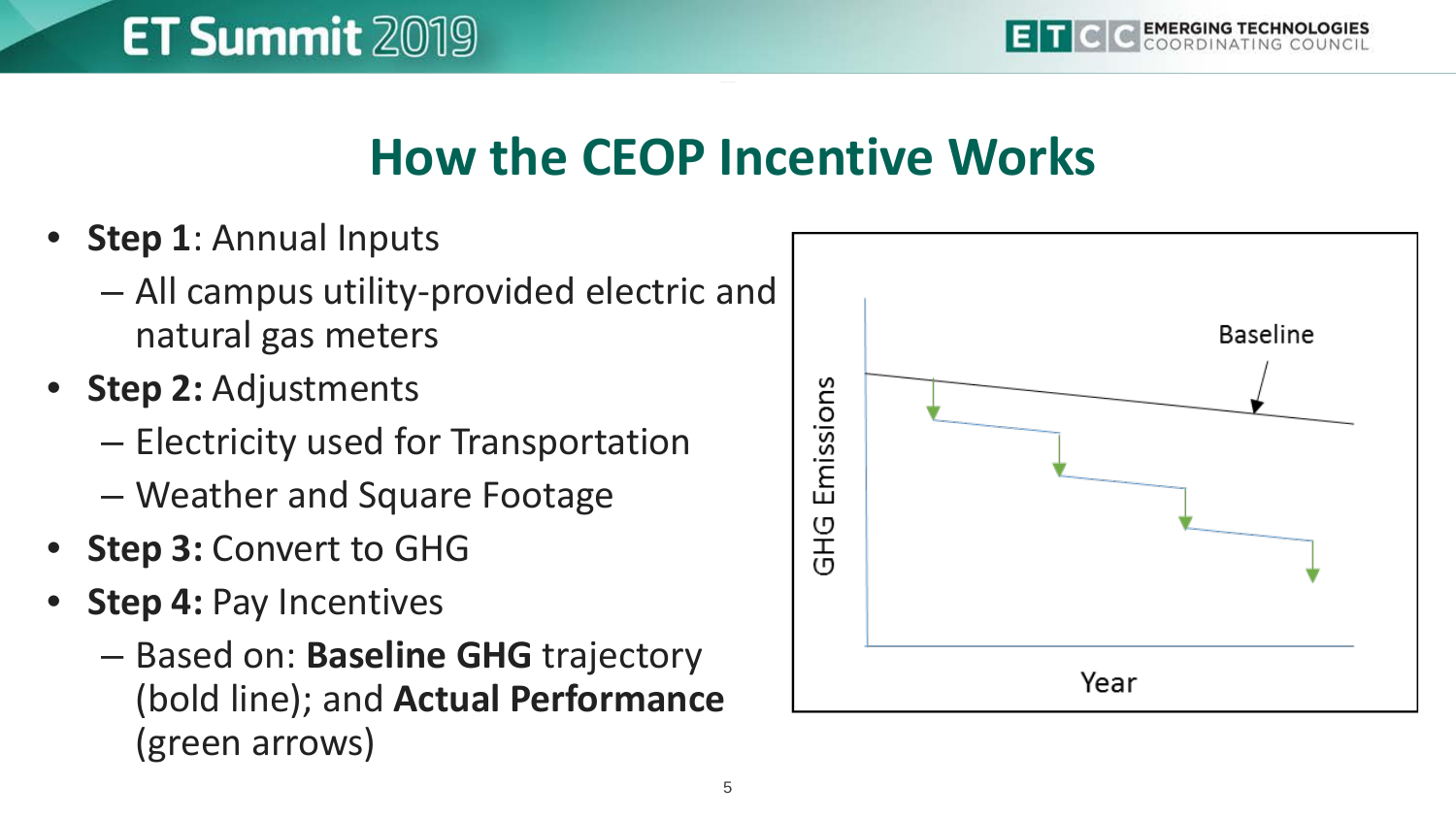#### **Explanation on Performance-based Incentives**



- Performance payments calculated annually based on net GHG emissions reductions
- Goal of performance payments is to pay for incremental and persistent GHG emissions reductions
- Funding source: Cap and Trade auction revenues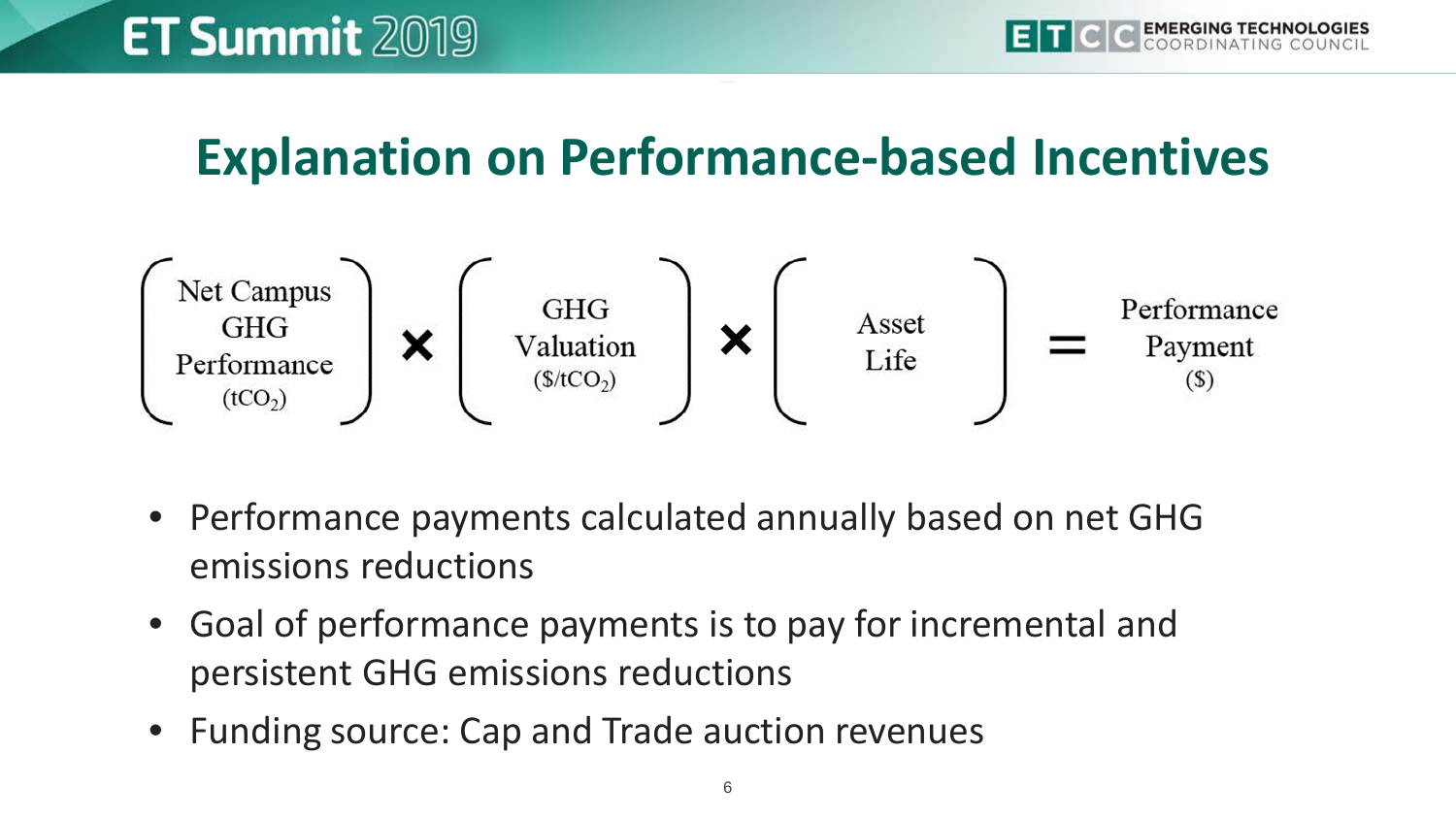### **Clean Energy Optimization Pilot Summary**

- **Pilot a new performance-based program to encourage customers to reduce GHG emissions**
- **Allow customers to choose and implement technology solutions that best suit their needs—including cutting-edge technology**
- **Minimize administrative complexity**
- **Evaluate program effectiveness and customer preferences for action**

#### **GOALS BENEFITS**

- **Aligns with California's aggressive GHG reduction goals using universities as learning laboratories**
- **Allows the flexibility to focus on all technologies—traditional or new**
- **Incentive payouts are structured to provide lasting GHG reductions**
- **Supports scalability of opportunities across multiple industry sectors**